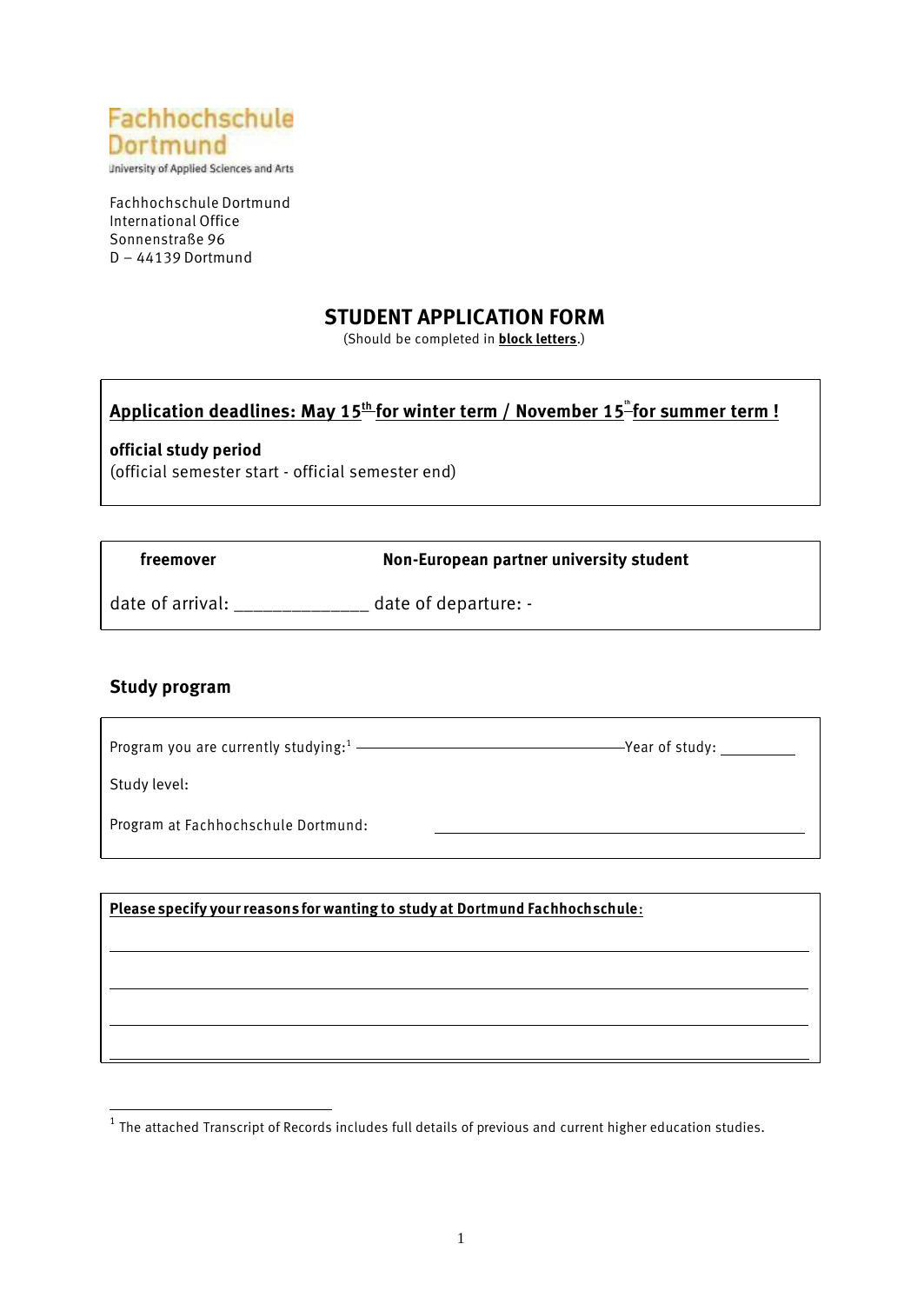#### **SENDING INSTITUTION**

| Name:<br><u> Alexandria de la contrada de la contrada de la contrada de la contrada de la contrada de la contrada de la c</u>                                                                                                  |  |
|--------------------------------------------------------------------------------------------------------------------------------------------------------------------------------------------------------------------------------|--|
|                                                                                                                                                                                                                                |  |
|                                                                                                                                                                                                                                |  |
|                                                                                                                                                                                                                                |  |
| Phone/Fax/E-mail: University of the contract of the contract of the contract of the contract of the contract of the contract of the contract of the contract of the contract of the contract of the contract of the contract o |  |

# **STUDENT´S PERSONAL DATA** (to be completed by the student applying)

| Gender:                                                 | <b>Male</b><br>Female |  |
|---------------------------------------------------------|-----------------------|--|
|                                                         |                       |  |
| <b>Home address:</b>                                    |                       |  |
|                                                         |                       |  |
|                                                         |                       |  |
|                                                         |                       |  |
|                                                         |                       |  |
| Corresponding address (if different from home address): |                       |  |
|                                                         |                       |  |
|                                                         |                       |  |

#### **GERMAN AND ENGLISH LANGUAGE COMPETENCES**

| Spoken GERMAN: Poor   | Average | Good | Native Speaker |
|-----------------------|---------|------|----------------|
| Written GERMAN: Poor  | Average | Good | Native Speaker |
| Spoken ENGLISH: Poor  | Average | Good | Native Speaker |
| Written ENGLISH: Poor | Average | Good | Native Speaker |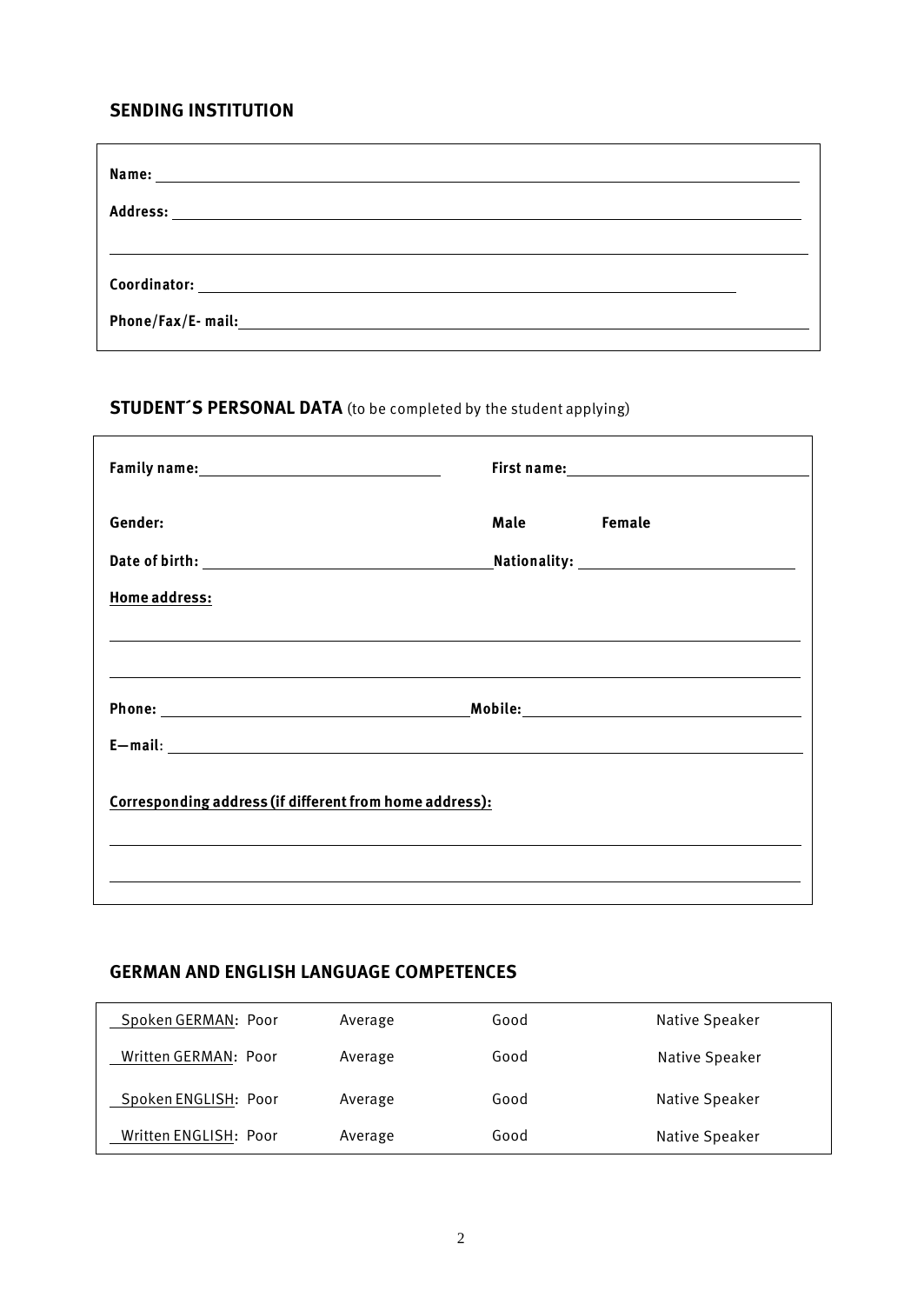### **CONFIRMATION OF SENDING INSTITUTION**

We hereby confirm that the above mentioned student has been selected as an exchange student for studying at Fachhochschule Dortmund. The learning agreement and transcript of records are enclosed.

Departmental coordinator´s signature

Date:

#### **CONFIRMATION OF RECEIVING INSTITUTION (Fachhochschule Dortmund)**

| We hereby acknowledge receipt of the application, the proposed learning agreement and the<br>candi-date's transcript of records. The above mentioned student is: |
|------------------------------------------------------------------------------------------------------------------------------------------------------------------|
| accepted at our institution for the above mentioned term of study                                                                                                |
| $\Box$ not accepted at our institution                                                                                                                           |
| Departmental coordinator 's signature                                                                                                                            |
| Date:                                                                                                                                                            |

#### **To be enclosed**:

- Transcript of Records
- Language Certificate of the Language of Instruction of your study program at Fachhochschule Dortmund
- Learning Agreement
- for NON EUROPEAN Partner registration form for housing application (no accommodation reservation for freemover)
- copy of your passport

I herewith ensure, that my statements are true and complete and that by realization of false or uncompleted information the enrollment at Fachhochschule Dortmund – University of Applied Sciences and Arts, is refused.

Signature of applying student example and place, Date

Signature coordinator of Place, Date sending institution